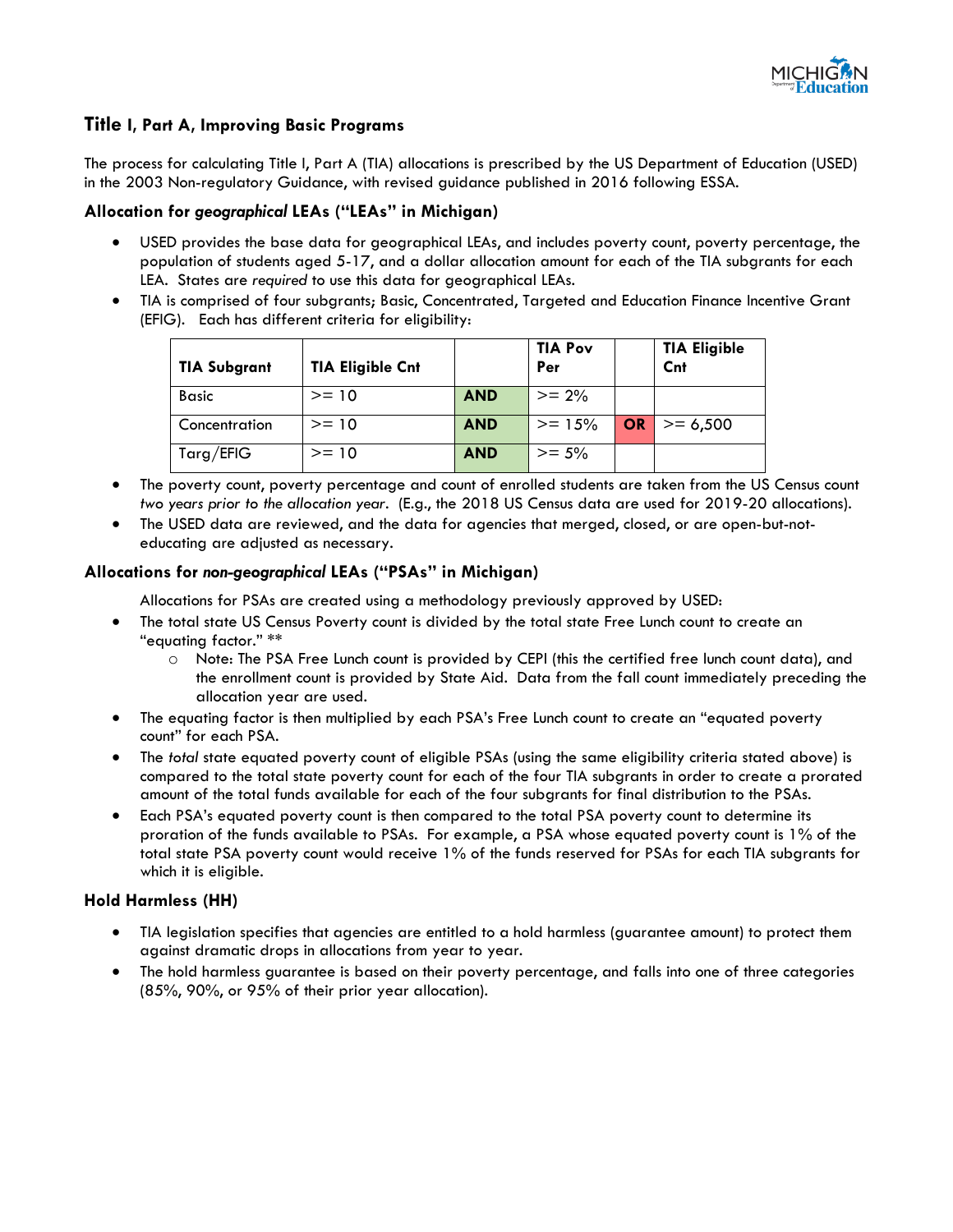| Percentage of LEA formula children ages 5 to<br>17, inclusive, as a percentage of its total<br>population of children ages 5 to 17, inclusive,<br>and variable hold-harmless percentage |                                                            | Hold-harmless applies on a formula-by-formula<br>basis                                                                                                                                             |  |  |
|-----------------------------------------------------------------------------------------------------------------------------------------------------------------------------------------|------------------------------------------------------------|----------------------------------------------------------------------------------------------------------------------------------------------------------------------------------------------------|--|--|
| (i)                                                                                                                                                                                     | 30 percent or more: 95 percent                             | To apply under Basic Grants, Targeted                                                                                                                                                              |  |  |
| (ii)                                                                                                                                                                                    | 15 percent or more but less than 30<br>percent: 90 percent | Grants, or Education Finance Incentive<br>Grants, respectively, an LEA must meet the                                                                                                               |  |  |
| (iii)                                                                                                                                                                                   | Less than 15 percent: 85 percent                           | eligibility criteria for the respective<br>formula.                                                                                                                                                |  |  |
|                                                                                                                                                                                         |                                                            | To apply under Concentration Grants, an<br>LEA must meet the eligibility criteria in the<br>current year or have met the criteria at<br>least once in the four years prior to the<br>current year. |  |  |

- • The HH process is accomplished by deducting prorated amounts from agencies whose allocations are *greater* than their HH base and distributing those funds to agencies whose allocations are *less* than their HH base.
	- o Note: The HH guarantee does *not* apply when an agency loses eligibility for the Basic, Targeted, or EFIG subgrants. Funding for those grants is immediately reduced to zero when an agency becomes ineligible. Concentration Grant funding, however, can be given to agencies that fall out of eligibility for an additional four years after loss of eligibility, with the funding amount determined by the HH calculation.

# **School Improvement and Administration**

 maximum). These are deducted by proration from the four subgrant allocations for each agency. • USED specifies the amount to be deducted for School Improvement (7% maximum) and Administration (1%

## **Hold Harmless II**

• After School Improvement and Administration, a second HH process is run to make whole agencies that fell below their HH base after deducting School Improvement and Administration

## **Additional Notes**

- • This is a semi-detailed description of the allocation process. There are several other processes required, including:
	- than their prior year hold harmless amount. The incorporation and funding of TIA Neglected o The application of the School Improvement "special rule," which can result in districts receiving less students
	- o Funding new PSAs at the *beginning* of the year using estimated data
	- o Subsequently correcting original new and expanding PSA allocations using current year fall data
	- o Funding existent PSAs that experience significant growth in enrollment since their prior year fall count
	- o Distribution of funding for agencies that are no longer educating students but nevertheless have allocations in the USED data
	- o Maintenance of Effort deductions

 \*\* The US Census includes a poverty count for LEAs only. Therefore, an equivalent poverty count must be created for use in calculating TIA allocations for Michigan's PSAs.

 USED approved MI to use the Free Lunch (FL) count as the basis for an alternative poverty count for PSAs. The poverty counts differ significantly in number. methodology for the US Census count, however, is different than that of the US Census count, so the two total state